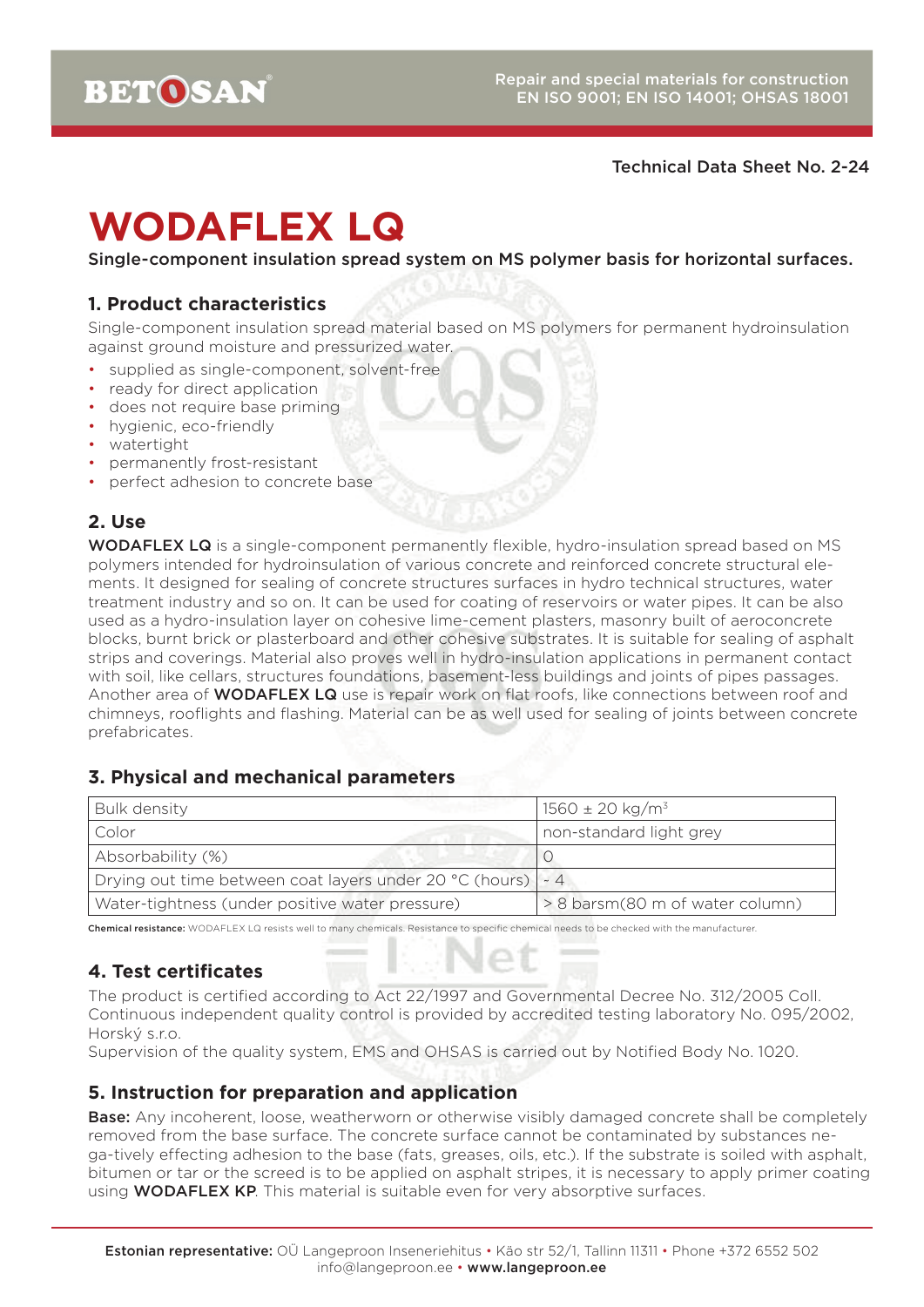#### Technical Data Sheet No. 2-24

Workability: WODAFLEX LQ is supplied ready for direct application. Material reacts with air humidity and therefore it is necessary to use up the material in 120 minutes from opening of the packaging. Neither temperature of the substrate nor temperature of ambient air shall be below + 5 °C and above  $+ 35 °C$ .

Application of the spread: The spread is applied on the base evenly using velour roller with short hair. Total consumption of the material is approximately  $1.2 \div 1.5$  kg/m<sup>2</sup>. First layer must be sufficiently set prior to application of second layer (4 hours, at 20 °C, and RH > 65%). Screed can be applied by brush or asphalt broom in tight corners or larger surfaces.

In case of hydro-insulation of structures exposed to non-pressurized water, it is recommended to strengthen the spread with a glass fabric in the connection between walls and horizontal surfaces. The glass fabric should have minimum weight of 110 g/m<sup>2</sup> and openings of 4x4 mm into first layer. In case of hydro-insulation of structures exposed to pressurized water, it is recommended to strengthen the screed with glass fabric in entire area.

**Curing time:** The spread can be fully loaded after 24 hours under 20 °C.

Tools cleaning. Tools must be cleaned immediately upon end of work. Cured material can be cleaned off only by mechanical means.

Warning: After opening of the original packaging, it is necessary to use up the material or remainder of the material seal air-tightly.

# **6. Specific consumption**

Specific consumption of the water proofing coating **WODAFLEX LQ** amounts to 1.2 ÷ 1.5 kg/m<sup>2</sup> in two layers coat. This consumption yields layer thickness of approximately 1.0 mm.

# **7. Packing and storage**

WODAFLEX LQ is supplied in PE buckets of 7 or 14 kg. The shelf life of the product in original un-damaged packing is 12 months. During transportation and storage the material must be efficiently protected against frost.

# **8. Health protection at work**

Handling **WODAFLEX LQ** single-component spread system does not require any extraordinary hygienic precautions. The material doesn't contain any harmful substances. Standard hygienic precautions should be followed and gloves and protective clothing should be worn. In case of contact with skip or mucous membrane, the contaminated area should be immediately washed with a continuous stream of water. In case of accidental swallowing seek medical attention.

Issued MSDS meets the requirements of EC-Regulation 1907/2006, Article 31.

Because the product meets the criteria for classification as hazardous, it is necessary to provide the recipient or carriers with MSDS.

In countries where regulation REACH (para. 33.1): EU regulation on chemicals and their safe use (REACH: EC 1907/2006) is valid, professional users and distributors must be provided with follow-ing information automatically and without request:

This product is subject to Regulation (EC) No. 1907/2006 (REACH). It does not contain any sub-stances that could be released from product under normal or reasonably foreseeable conditions of use. Therefore, there are no registration requirements for substances in articles within the meaning of. Article 7.1 of the Regulation.

Based on our current knowledge, this product does not contain SVHC (substances of very high concern) from candidate list published by the European Chemicals Agency in concentrations above 0.1% (w/w).